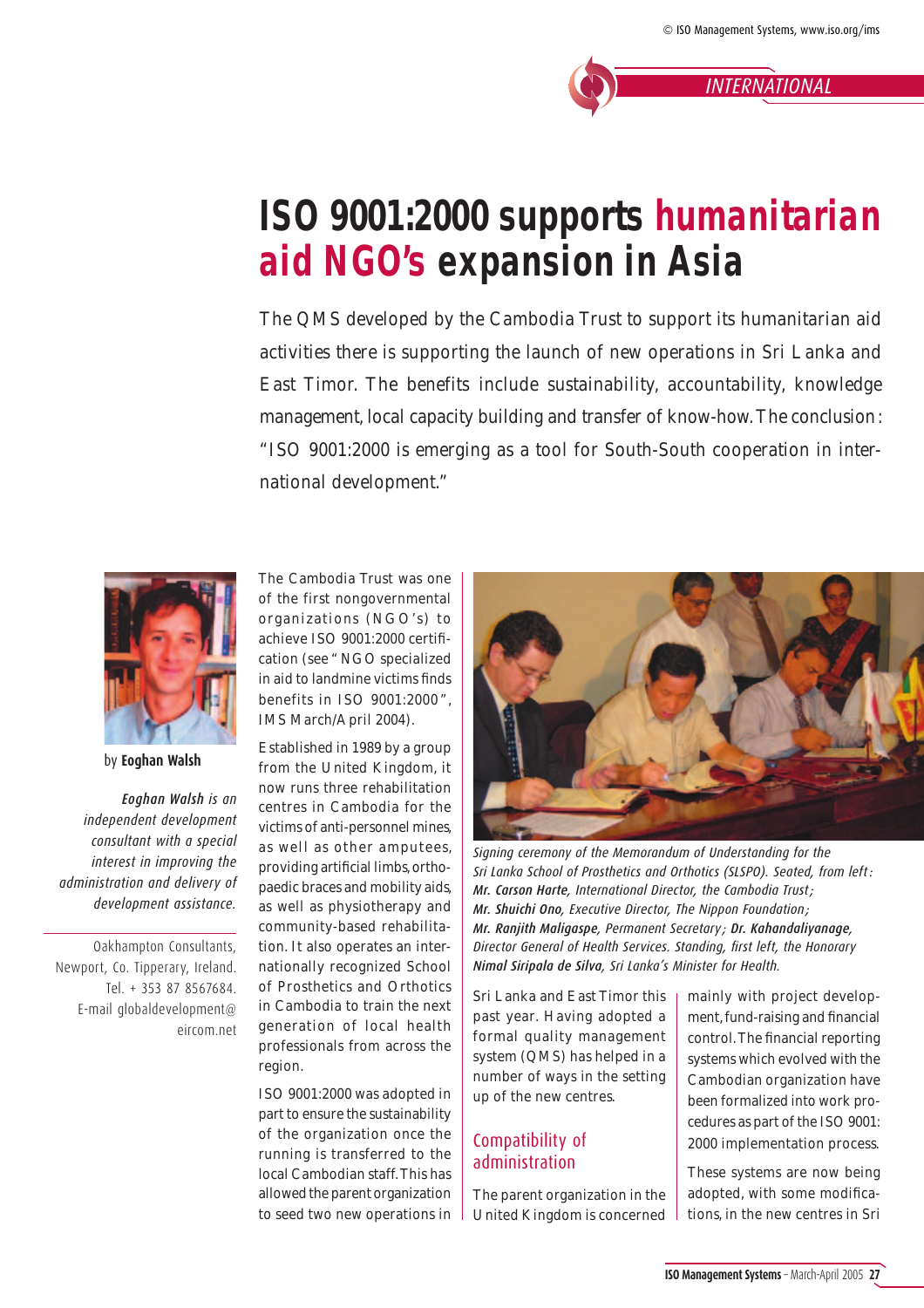### *INTERNATIONAL*



*Dr. Peter Carey and members of the KIPA – an advisory committee formed to provide local input to the East Timor project. (Photo : Susan Schulman.)*

Lanka and East Timor, providing a uniform reporting system. In addition, the adoption of work procedures from Cambodia for device manufacture and staff training, as well as patient treatment and liaison, will help the new centres become operational quickly.

### **A process to share improvements to work practices** between the organizations is to be developed

In the future, this will also facilitate the transfer of staff between the centres in different countries due to shared work practices. A process to share improvements to work practices between the organizations is to be developed.

### Developing local capacity

While the Cambodian ISO 9001:2000 documentation provides a strong foundation for the new programmes in Sri Lanka and East Timor, it is by no means an out-of-the-box solution. Staff at the new centres still have to develop their own capacity in language and business skills. It is this process – which initially may appear as an additional cost – that is one of the real benefits of ISO 9001: 2000 certification.

The local and foreign staff work together in developing and implementing the QMS. This enables the transfer of skills to local staff in terms of writing reports, setting objectives and stimulating a certain culture in the organization – in this case, of continual improvement.

It is these skills that will be of critical importance in the successful transfer of the organization to local staff, giving them the ability to report back to donors, and to interact with governments and international organizations.

### Accountability

An NGO adopting ISO 9001: 2000 is a statement to donors : " We invest in our management

### *Repercussions of tsunami on Sri Lanka project*

Sri Lanka was one of the countries hardest hit by the tsunami that devastated South East Asia on 26 December 2004 so *ISO Management Systems* asked the Cambodia Trust what effect this would have on its plans to expands its operations to Sri Lanka.

Carson Harte, International Director, replied : " Our organization is not getting into the emergency relief – it is simply not our mission – but the management of our project will take on board the changing conditions and will react accordingly.

" For example, we will review the increased need for rehabilitation services and will build that into the project review, possibly

systems so as to make the optimal use of the funding you give us. We have designed and implemented procedures to communicate back to you what we are doing." This is important in a climate where there are an increasing number of NGO's competing for funding, but no standard way of identifying the best run and most effective organizations.

There is increasing scrutiny of the activities of NGO's and charges that NGO's are not sufficiently accountable - both "downwards" to beneficiaries and " upwards' to donors. ISO 9001:2000 sees both these groups as external customers bringing forward the establishment of our training clinic and so increasing the capacity of the country to deal with an expected increase in the number of new amputees as a result of the trauma.

" Our ISO 9001:2000 management systems demand that we seek factual evidence on which to base our decisions, seek consensus with our partners and use our resources well. Having robust systems will help these processes."

Carson Harte, International Director, Cambodia Trust. E-mail carson@cambodia trust.com Web www.cambodiatrust.org.uk

and, to quote the standard : *Top management shall ensure that customer requirements are determined and are met with the aim of enhancing customer satisfaction*.

NGO staff tend to be hardworking and passionate about their work, but may sometimes neglect to question beneficiaries in depth about their complex and changing needs, Equally, beneficiaries may be slow to offer feedback or constructive criticism to NGO's on how they go about their work.

The standard specifies that *The organization shall determine … requirements not stated by the*